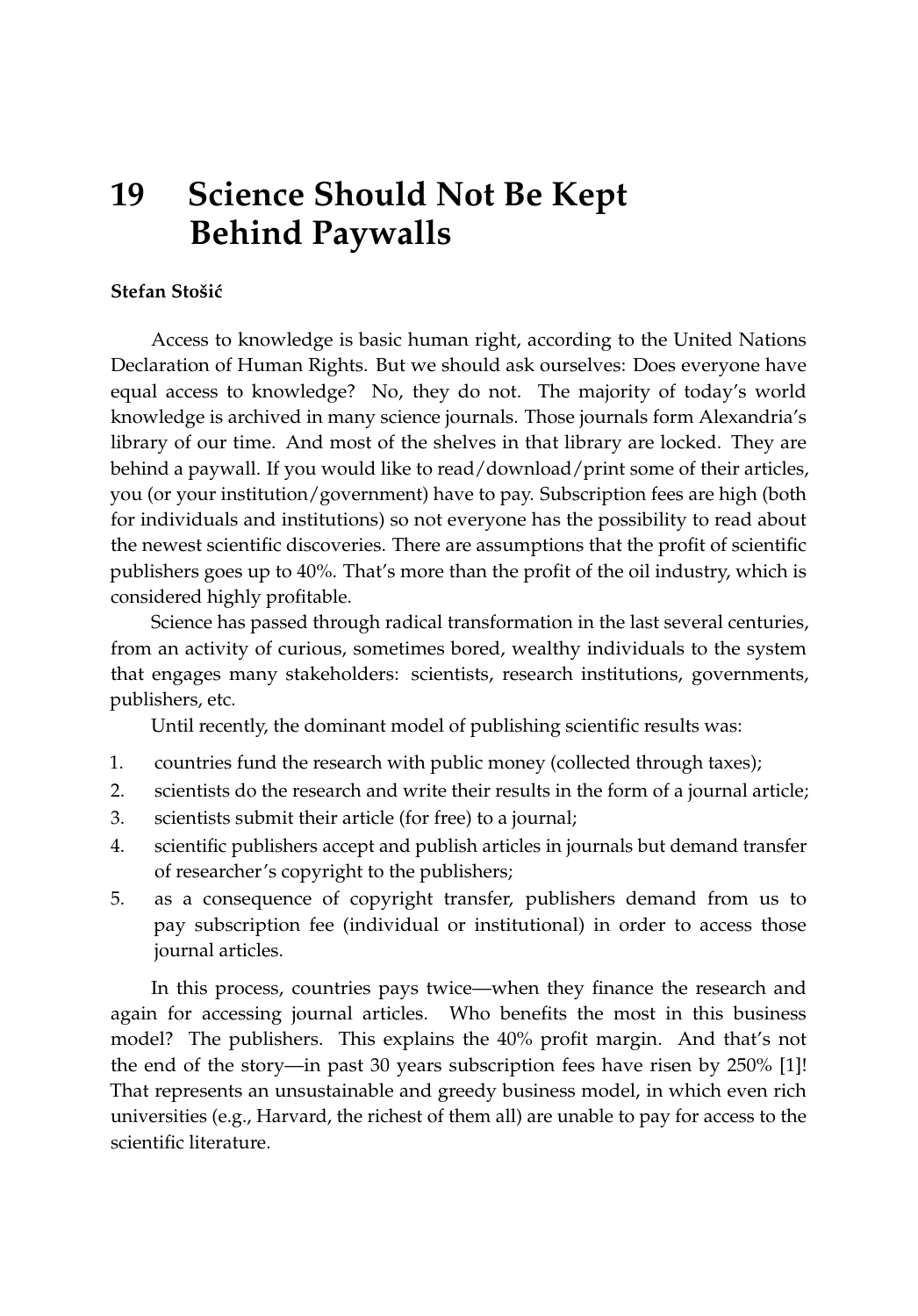Stefan Stošić

As a response to this business model of scientific publishing, twenty years ago an open access movement was born. Open access "refers to online research outputs that are free of all restrictions on access and free of many restrictions on use (e.g., copyright and license restrictions)" [\[2\]](#page-2-1). In simpler words, open access means that people (scientists or laymen) from all around the world can freely read, print, send, download and use scientific articles for analysis and creation of new knowledge. In the very core of this movement is scientific and cultural progress of human civilization. Open access is tightly connected with open research, which is equal to open science. Open science "is consisted of six commonly accepted pillars: open data, open access, open methodology, open source, open peer review and open education" [\[3\]](#page-2-2).

#### **Benefits of Open Research**

#### *Better and Transparent Science*

Open research will allow that many of the proposed hypotheses and published discoveries can be tested and verified/opposed. The reproducibility potential will be increased. Science makes sense only when its theories are submitted to various tests. In that way, the best theories can stand out as valid and correct and misleading ones can be discarded. With open data any interested party can reassess previous findings and conclusions or find some other valid conclusion. There will be fewer scientific hoaxes when data are open and can be analyzed by other colleagues.

#### *Wider Impact and Citation of Published Results*

Results published in open access journals are available to all. All you need is a computer connected to the Internet and nowadays the Internet is present in almost all parts of the world. The results will be available to the professionals outside academia (schools, hospitals, etc.) but also to small businesses and Non-Government Organizations (NGOs). It can result in new innovations and can boost entrepreneurship.

### *Decreasing the Difference in Science Between Developed and Developing Countries*

The world is still fighting with poverty and if we want to help low and middle income countries to escape from the claws of poverty and misery, we should endorse open science. In a time where we have this divide into the Global North and the Global South, it is unacceptable and unimaginable to keep science closed. Right now there is a big gap between developed and developing countries in any aspect,